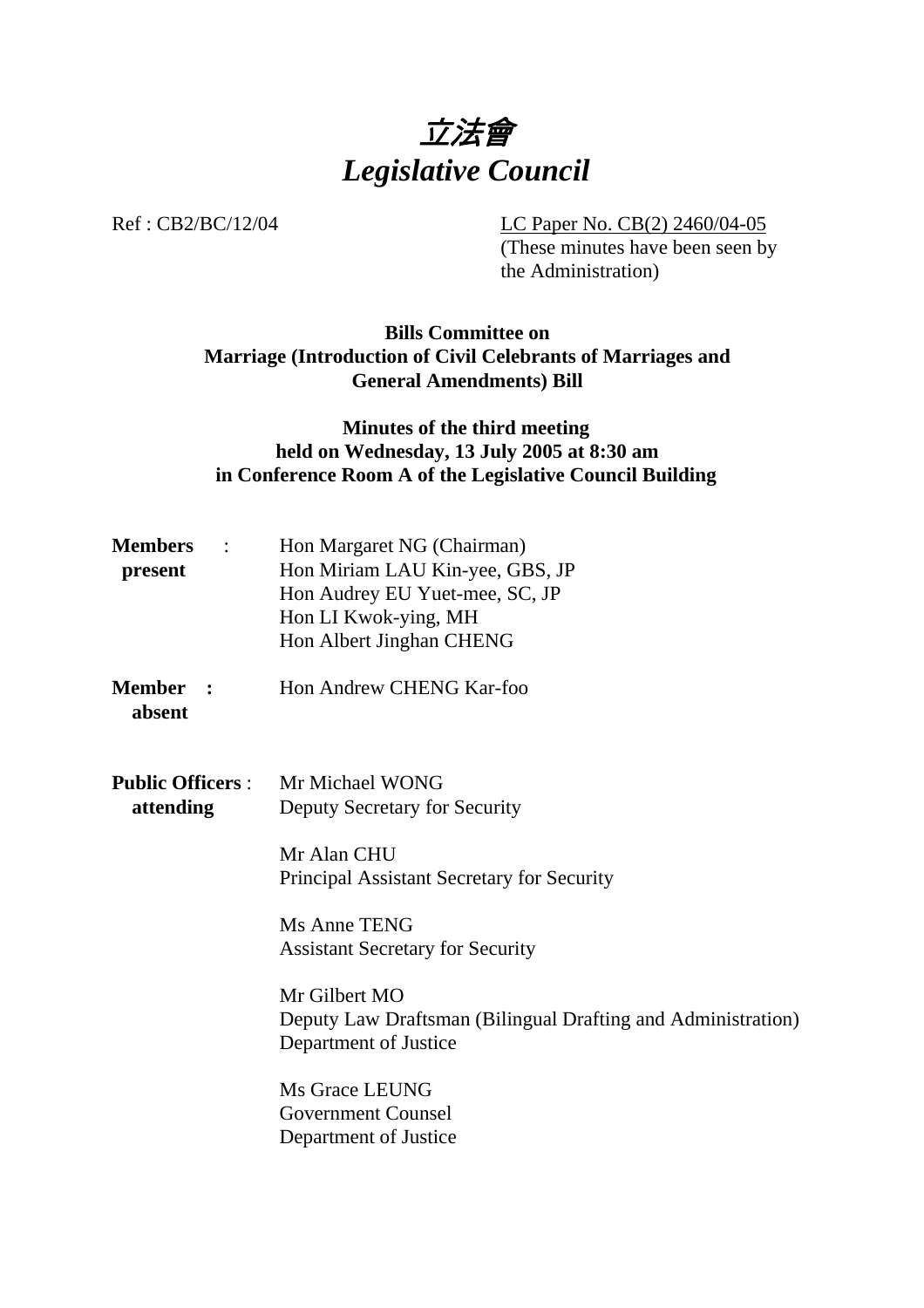|                                                               | Mr TSOI Hon-kuen<br><b>Assistant Director (Personal Documentation)</b><br><b>Immigration Department</b><br>Mr SHAM Hi-keung<br>Principal Immigration Officer (Documents)<br><b>Immigration Department</b><br>Mr CHOW Kun-wah<br><b>Assistant Principal Immigration Officer</b><br>(Births, Deaths and Marriage Registration)<br><b>Immigration Department</b>                            |
|---------------------------------------------------------------|------------------------------------------------------------------------------------------------------------------------------------------------------------------------------------------------------------------------------------------------------------------------------------------------------------------------------------------------------------------------------------------|
| <b>Attendance by :</b><br>invitation                          | The Law Society of Hong Kong<br><b>Mr Partick MOSS</b><br><b>Secretary General</b><br>Mr Herbert H K TSOI<br>Chairman of the Working Party<br>Ms Sylvia SIU<br>Member of the Working Party<br><b>Hong Kong Society of Notaries</b><br>Mr Lester HUANG<br><b>Vice President</b><br>Mr MA Ching-nam<br>Council Member<br>Ms AU Miu-po<br><b>Standards and Development Committee Member</b> |
| <b>Clerk</b> in<br>$\sim$ 100 $\sim$ 100 $\sim$<br>attendance | Mrs Constance LI<br>Chief Council Secretary (2)5                                                                                                                                                                                                                                                                                                                                         |
| <b>Staff</b> in<br>attendance                                 | Mr LEE Yu-sung<br>Senior Assistant Legal Adviser 1                                                                                                                                                                                                                                                                                                                                       |

**-** 2 -

Miss Betty MA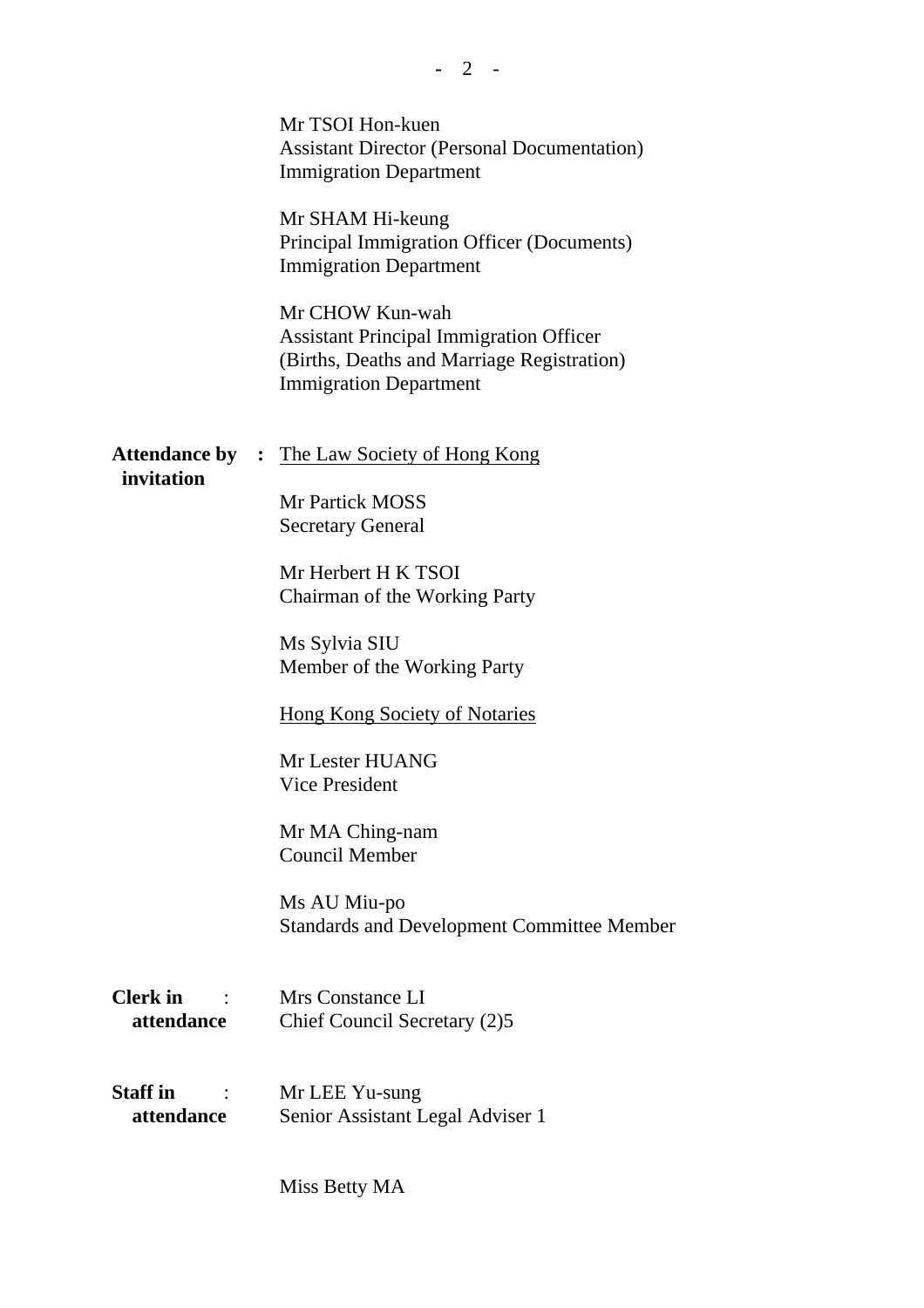Senior Council Secretary (2)1

Ms Anna CHEUNG Legislative Assistant (2)5

#### **I. Confirmation of minutes of meeting**  [LC Paper Nos. CB(2)2195/04-05]

The minutes of meeting on 21 June 2005 were confirmed.

2. The Bills Committee deliberated (index of proceedings attached at **Annex**).

#### **II. Meeting with deputations**

3. The Subcommittee noted the submissions from the Hong Kong Bar Association and from Mr YIP Ming.

(*Post-meeting note* : The submissions were circulated to members vide LC Paper No. CB(2) 2266/04-05 on 14 July 2005 and CB(2) 2239/04-05 on 11 July 2005 respectively.)

4. Mr Patrick MOSS presented the views of The Law Society of Hong Kong as follows –

- (a) solicitors in practice were already covered by professional indemnity which would include celebration of marriages;
- (b) the proposed seven-year post-qualification experience for solicitors to be eligible for appointment as civil celebrants was agreeable. The Law Society of Hong Kong would be able to certify the aggregate practising period of its professional members;
- (c) fees to be charged by civil celebrants of marriages should more appropriately be determined by market force;
- (d) there was no apparent conflict of interest for civil celebrants to solemnize marriages for their own relatives. However, a civil celebrant should not also serve as a witness to a marriage at the same time; and
- (e) briefing sessions for civil celebrants would be included in the continuing legal education courses.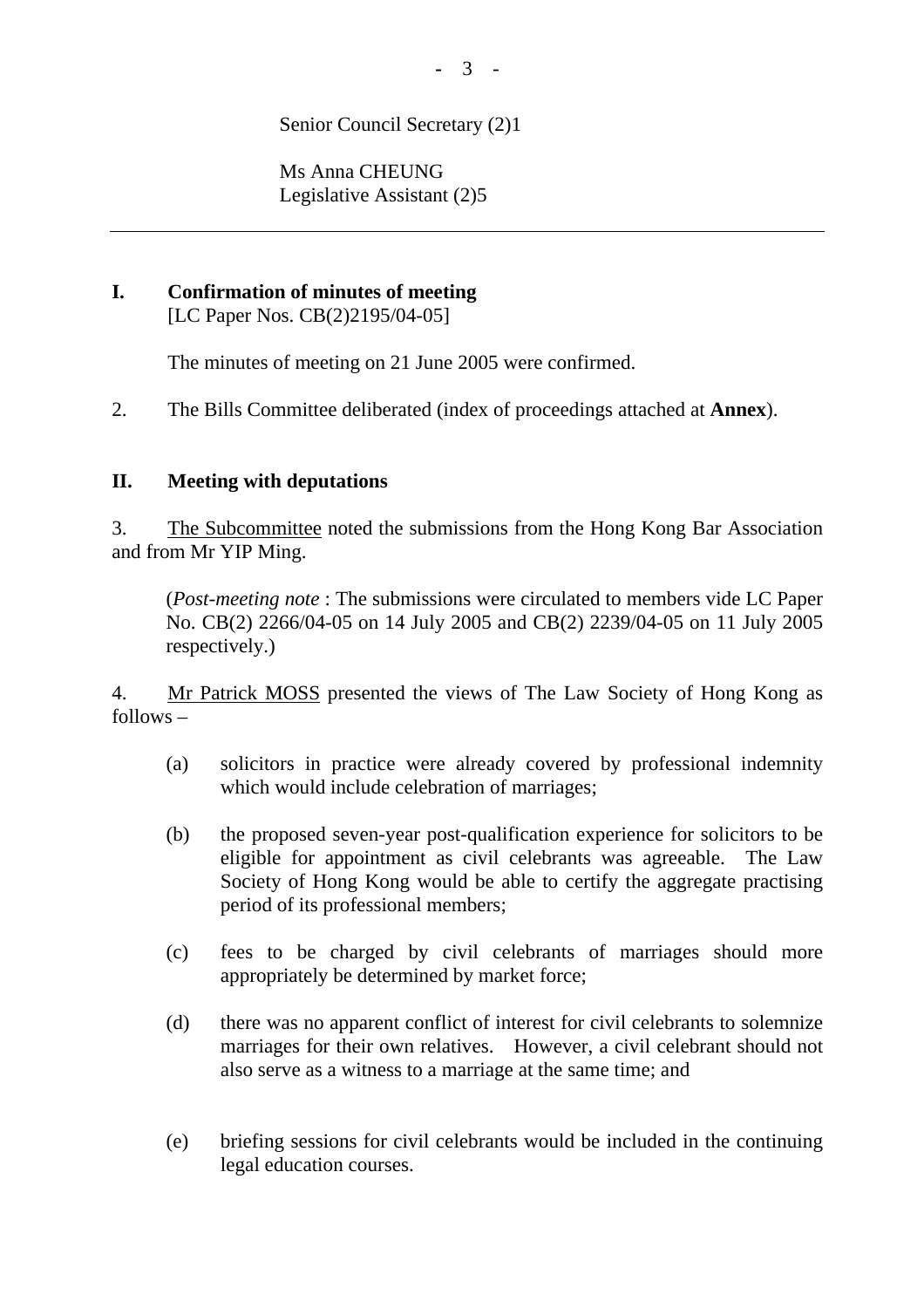5. Mr Lester HUANG presented the views of Hong Kong Society of Notaries as follows –

- (a) notaries public were not subject to compulsory professional indemnity. However, the vast majority of notaries public were solicitors holding practising certificates (except ten members) issued under the Legal Practitioners Ordinance, and they were already covered by professional indemnity under the Solicitors (Professional Indemnity) Rules;
- (b) the Society did not have specific view on the eligibility criteria for civil celebrants, as all notaries public met the requirements for appointment as civil celebrants; and
- (c) the Society shared the views of The Law Society of Hong Kong regarding civil celebrants solemnizing marriages for their own relatives and fees to be charged by civil celebrants of marriages.

# **III. Meeting with the Administration**

(a) Administration's response to outstanding issues [LC Paper No. CB(2) 2251/04-05(01)]

6. Members noted the Administration's paper responding to issues raised at the previous meetings on 21 June and 4 July 2005.

7. Mr LEE Kwok-ying declared that he possessed the proposed requirements for appointment as civil celebrant.

8. Mr Albert CHENG held a strong view that, to be consistent with the spirit of providing flexibility for celebrating marriages, ministers should be allowed to celebrate marriages outside licensed places of worship without having to apply for a special licence under section 22 of the Marriage Ordinance. Mr CHENG said that he would not support the Bill if the Administration did not accept his suggestion. Deputy Secretary for Security reiterated the Administration's explanation as stated in paragraphs 5 to 6 of its paper [LC Paper No. CB(2) 2251/04-05(01)].

- 9. The Administration was requested to provide written response to the following
	- (a) the submissions from the Hong Kong Bar Association and from Mr YIP Ming; and
	- (b) suggestion of stipulating in the legislation that a civil celebrant should not also serve as a witness to a marriage at the same time.
- (b) Clause-by-clause examination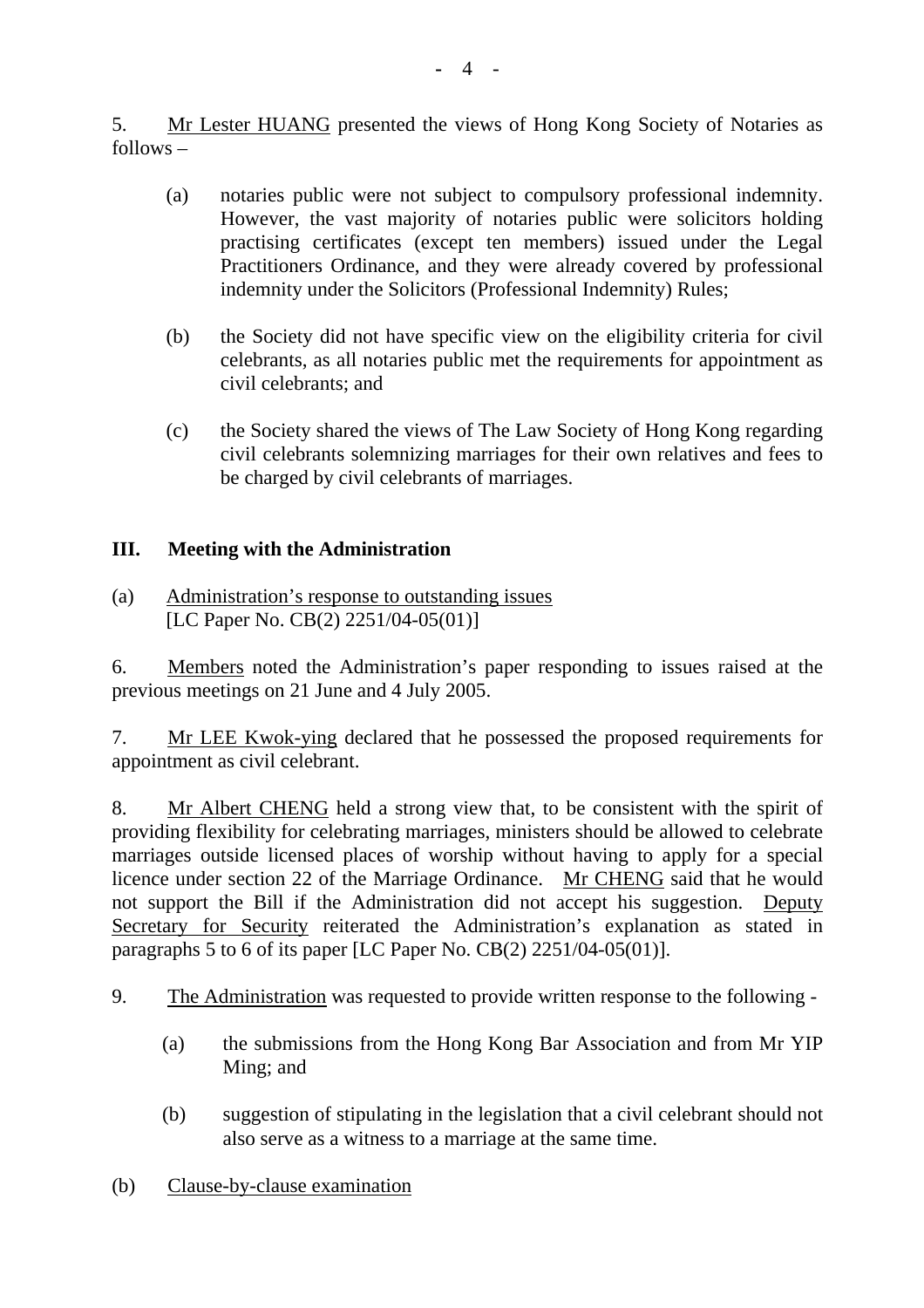(from C1327 of the Bill onwards)

10. The Bills Committee continued clause-by clause examination of the Bill, and completed scrutiny up to clause 12 of the Bill.

11. The Administration was requested to consider the following suggestions and provide a response –

- (a) suggestion of including a schedule to the Marriage Ordinance to specify the impediment of kindred or alliance or any other lawful hindrance to the marriage referred to in section 12;
- (b) whether schedule 4 to the Bill would be amended to include ministers as being eligible for appointment as civil celebrants; and
- (c) moving Committee Stage amendments to amend the proposed section  $12(1)(b)(i)$ , and to delete clause 7 and the new section  $6(A)2$  under clause 6.

Date of future meetings

12. The Chairman reminded members that the next meeting had been scheduled for 21 July 2005.

13. The meeting ended at 10:25 am.

Council Business Division 2 Legislative Council Secretariat 18 August 2005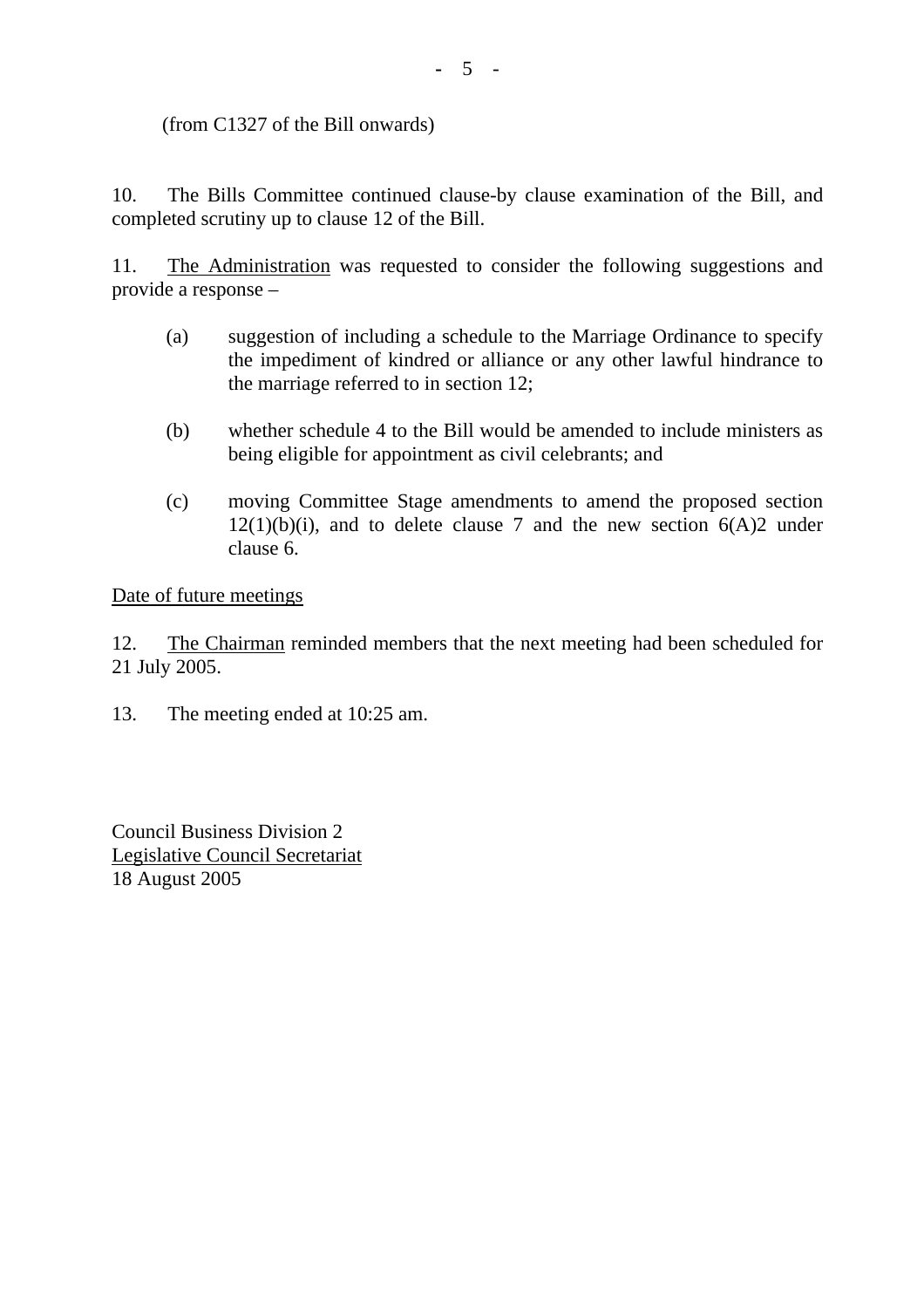### **Proceedings of the meeting of the Bills Committee on Marriage (Introduction of Civil Celebrants of Marriages and General Amendments) Bill on Wednesday, 13 July 2005 at 8:30 am in Conference Room A of the Legislative Council Building**

| <b>Time Marker</b> | Speaker(s)                                                          | Subject(s)                                                                                                                                                                               | <b>Action</b><br>required    |
|--------------------|---------------------------------------------------------------------|------------------------------------------------------------------------------------------------------------------------------------------------------------------------------------------|------------------------------|
| 0001-0753          | Chairman                                                            | Welcoming remarks                                                                                                                                                                        |                              |
| 0754-1128          | Miriam LAU<br>Chairman<br>Admin                                     | Administration's response to<br>outstanding issues raised at<br>previous meetings<br>[LC Paper No. CB(2)<br>2251/04-05(01)]                                                              |                              |
| 1129-1516          | Chairman<br>The Law Society<br>of Hong Kong                         | Presentation of views by The<br>Law Society of Hong Kong                                                                                                                                 |                              |
| 1517-1837          | Chairman<br>Hong Kong<br>Society of<br><b>Notaries</b>              | Presentation of views by the<br>Hong Kong Society of<br><b>Notaries</b>                                                                                                                  |                              |
| 1838-2926          | Miriam LAU<br>Admin<br>The Law Society<br>of Hong Kong<br>Audrey EU | Professional indemnity for<br>celebration of marriages by<br>civil celebrants;<br>Liability of civil celebrants,<br>ministers and Registrar of<br>Marriages in celebrating<br>marriages; |                              |
|                    |                                                                     | Suggestion of specifying in<br>the Bill that civil celebrants<br>should not also serve as<br>witness to a marriage at the<br>same time                                                   | Admin to provide<br>response |
| 2927-4759          | Chairman<br>Hong Kong                                               | Fees to be charged by civil<br>celebrants of marriages                                                                                                                                   |                              |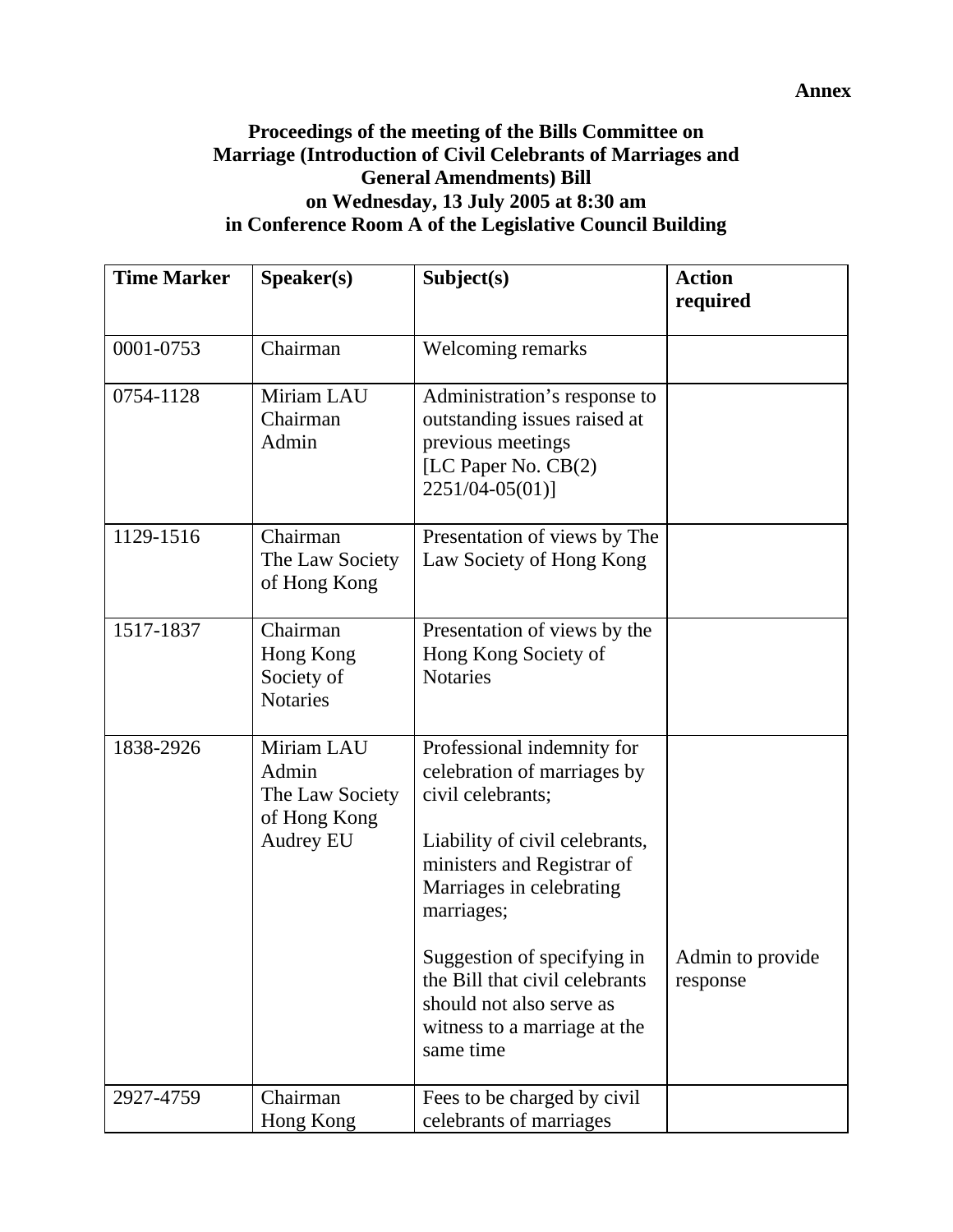| <b>Time Marker</b> | Speaker(s)                                                                                  | Subject(s)                                                                                  | <b>Action</b><br>required                                                                     |
|--------------------|---------------------------------------------------------------------------------------------|---------------------------------------------------------------------------------------------|-----------------------------------------------------------------------------------------------|
|                    | Society of<br><b>Notaries</b><br>The Law Society<br>of Hong Kong<br>Audrey EU<br>Miriam LAU |                                                                                             |                                                                                               |
| 4800-5045          | Miriam LAU<br>The Law Society<br>of Hong Kong<br>Chairman                                   | Counting the years of<br>post-qualification experience<br>of a solicitor                    |                                                                                               |
| 5046-5333          | Chairman<br>Admin                                                                           | Written submissions from<br>Hong Kong Bar Association<br>and Mr YIP Ming                    | Admin to provide<br>response                                                                  |
| 5334-5759          | Chairman<br>Admin                                                                           | Clause-by-clause<br>examination of the Bill<br>(New sections 5F, 5G, 5H,<br>$5I$ and $5J$ ) |                                                                                               |
| 5800-010000        | Chairman<br>Admin                                                                           | Drafting of new section 5E                                                                  | Admin to consider<br>the Hong Kong Bar<br>Association's<br>suggestion                         |
| 010001-010207      | Chairman<br>Admin                                                                           | New sections 5L and 5M,<br>and clause 5                                                     |                                                                                               |
| 010208-011213      | Chairman<br>Admin<br>Miriam LAU<br>Audrey EU                                                | Drafting of clauses 6 and 7                                                                 | Admin to move<br>CSAs to delete the<br>new section $6(A)2$<br>under clause 6, and<br>clause 7 |
| 011214-011429      | Chairman<br>SALA1<br><b>Audrey EU</b><br>Miriam LAU                                         | Drafting of clauses 8 and 9                                                                 | Admin to move a<br>CSA to amend the<br>proposed section<br>$12(1)(b)(i)$ under<br>clause 9    |